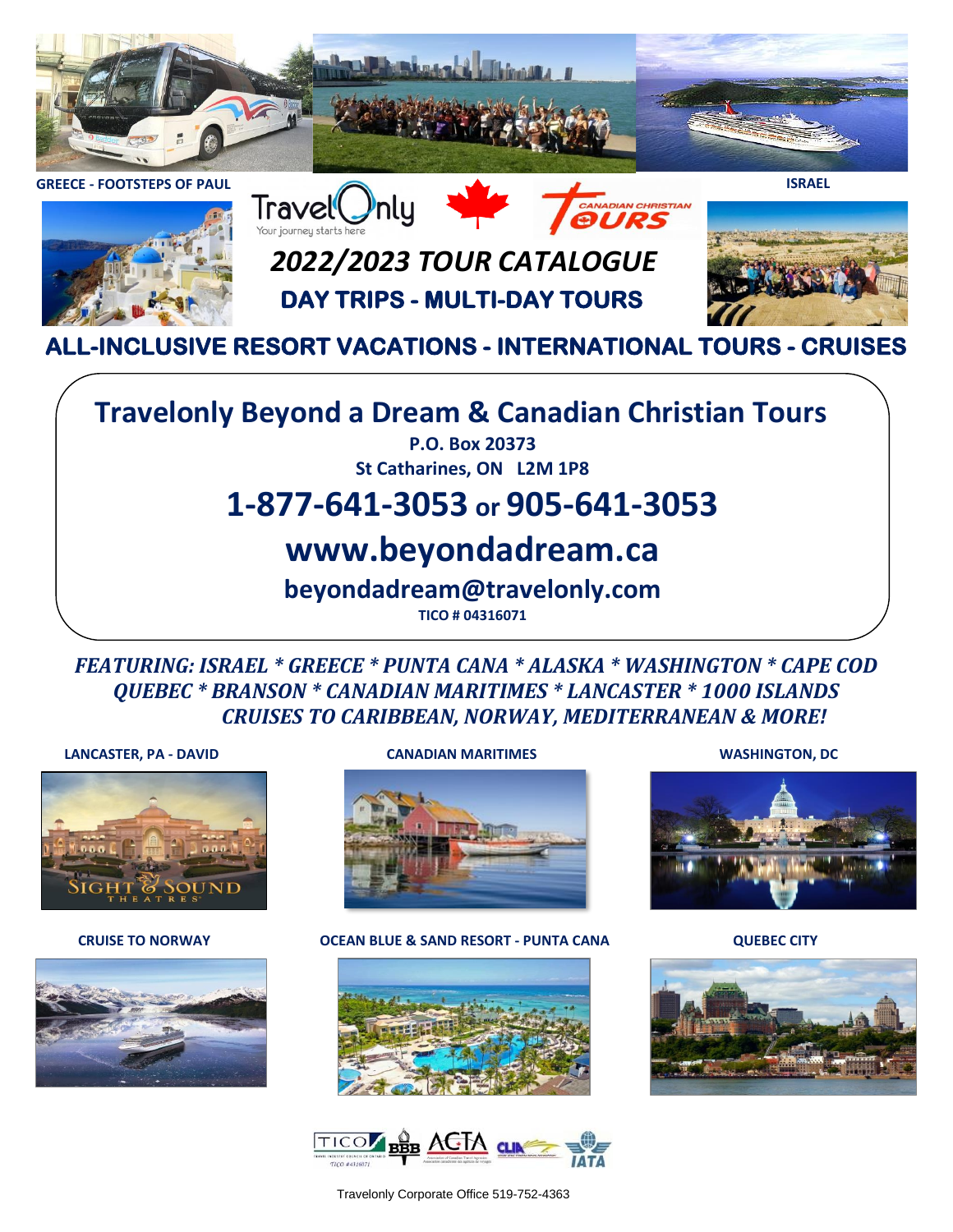



## **Day TOURS 2022**

**D2201 – June 7** – **Whistling Gardens & Port Dover River Rider** - Explore the trails & gorgeous flowers at the awardwinning Whistling Gardens (just south of Brantford). It's home to North America's largest Peony collection & more than 4500 plants! Afterwards enjoy a wonderful lunch in the gardens complete with salads, sandwiches, desserts & refreshments. Then we are off to Port Dover for a relaxing afternoon cruise. The River Rider is a one hour narrated sightseeing tour on a pontoon boat**.** Departing St Catharines & a stop in Burlington. Depart at 9 am & return at 5 pm. *Lunch Included* ....................................................................................................................... **\$99 + HST = \$111.87 CAD**

**D2202 – June 18** – **St Jacobs Farmers Market & Butterfly Conservatory** Enjoy strolling at your own pace through Canada's largest farmer's market. Then we're off to the beautiful Cambridge Butterfly Conservatory. St Catharines to **St Jacobs/Cambridge** & a stop in Burlington. Depart at 8:30 am & return at 6 pm. .............. **\$99 + HST = \$111.87 CAD**

**D2203 – June 23** - **Grand River Cruise & Blazing Fiddles -** A 3 hour cruise featuring a delicious 3-course lunch. Enjoy the Blazing Fiddles Show and learn all about the history of the Grand River. St Catharines to **Caledonia** & a stop in Burlington. Depart at 10 am & return at 6 pm. *Lunch included on the cruise*.................. **\$115 + HST = \$129.95 CAD**

**D2204 – Aug 11** – **Driving Miss Daisy & Mariposa Market –** Join us for a fun summer day to Orillia. Step back in time & enjoy an old-fashioned main street shopping & eating experience at the Mariposa Market. Then in the afternoon enjoy the live production of Driving Miss Daisy at the Orillia Opera House. St Catharines to **Orillia** & a stop in Burlington. Depart at 8:30 am & return at 6:30 pm. ……………………………….………….……................. **\$99 + HST = \$111.87 CAD**

**D2205 – Oct 3** – **Georgian Bay Fall Colours Cruise** - Take in the fresh air & beautiful fall colours on our 3 hour Georgian Bay cruise featuring a delicious buffet lunch. We will be sailing on the 300 passenger Tobermory Legacy departing the town dock in Penetanguishene. Sit back & learn all about the history of the 30,000 Islands. St Catharines to **Penetanguishene** & a stop in Burlington. Depart at 6:30 am & return at 6 pm. *Lunch included on the cruise*.............................................................................................. **\$115 + HST = \$129.95 CAD**

**D2206\_– Oct 29 - Little House on the Prairie The Musical at The Grand Theatre Fergus Plus St Jacobs -** Family entertainment at it's very best! This classic TV show comes alive in story, song & dance. We see the Ingalls suffering hardships of winter blizzards & prairie fires as well as rejoicing in good times. Enjoy time at St Jacobs Market before the show. St Catharines to **Fergus** & a stop in Burlington. Depart at 10:00 am & return at 7 pm…**\$99 + HST = \$111.87 CAD**

**D2207 – Nov 5** - **Ripley's Aquarium/Lunch at The Old Spaghetti Factory** An incredible experience at Canada's largest aquarium plus a nostalgic eatery - St Catharines to **Toronto** & a stop in Burlington. Depart at 10 am & return at 6 pm. *Lunch Included*........................................................................................................... **\$99 + HST = \$111.87 CAD**

*MORE DAY TOURS TO BE ADDED DEPENDING ON THE STATUS OF THE PANDEMIC*

# **Multi-day tOURS 2022/2023**

### **CANADIAN TOURS**

**M2201 - July 25 - 26** - **2 Day Tour - Hymn Sing & Dinner on the Grounds with Georgian Bay Cruise** Our exclusive tour features an inspirational Hymn Sing at Stayner Bible Conference Grounds & includes a delicious Roast Beef Lunch & BBQ Dinner. After an overnight stay in Midland, we're on our way to Parry Sound to board the beautiful Island Queen for a 3 hour exceptional sightseeing experience among Georgian Bay's 30,000 islands. It's a perfect summer getaway! St Catharines to Stayner & Parry Sound & a stop in Burlington. Depart at 8:30 am (July 25) & return at 8 pm (July 26). *Includes 4 meals (1 breakfast, 2 lunches & 1 dinner), hymn sing & cruise*..........**\$229 CAD + HST = \$258.77 pp/dbl**

**M2202 – Aug 19 - 20** - **2 Day Tour – 1000 Islands Cruise & The Music Man -** Experience the beautiful **1000 Islands** with a sunset cruise on the **St Lawrence Seaway**. After an overnight stay at The Ambassador Hotel & Conference Centre, we will enjoy the classic production of The Music Man at the 1000 Islands Playhouse. This tour also includes a stop at the Big Apple featuring their country store & bakeshop. Departs St Catharines at 9 am (Aug 19) with a stop in Burlington & returns at 8 pm (Aug 20).

*Includes buffet breakfast*...........................................................................................**\$229 CAD + HST = \$258.77 pp/dbl**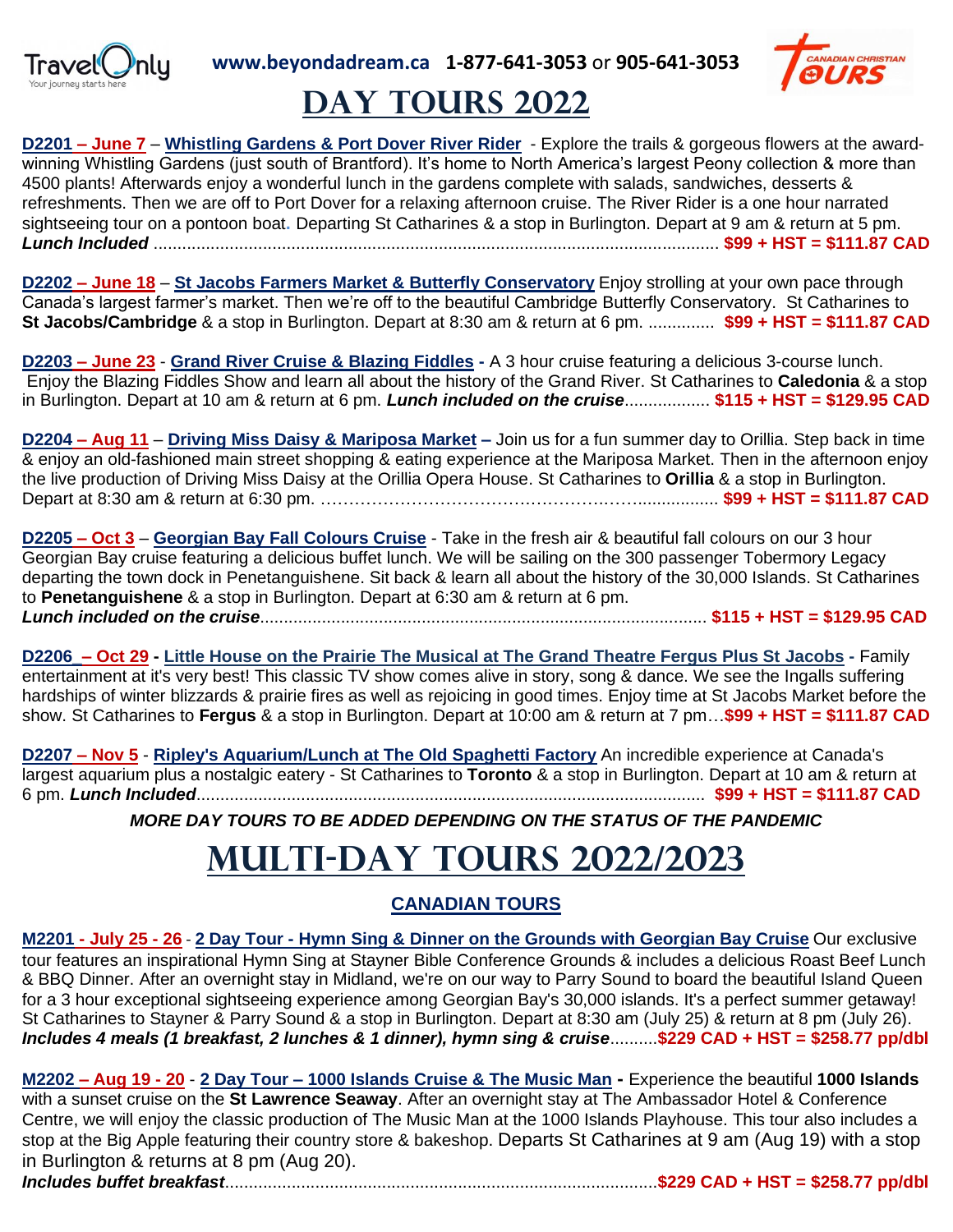



### **Multi-day tOURS 2022/2023 (continued)**

**M2206 – Sept 20 - 24** - **5 Day Tour - Quebec City & Montreal** - Feel the European atmosphere exploring **Quebec City** with its rich history during the beautiful fall foliage season. Our guided tour includes stunning sightseeing like **Montmorency Falls, Basilica of Saint-Anne-de-Beaupre**, historic **Chez Marie Bakery** & a 3.5 hour dinner cruise on the **St Lawrence**. Then it's off to **Montreal** for a guided tour of **Notre Dame Basilica**, the **Underground City** and more!. Pick up in St Catharines & Burlington. Depart at 7 am (Sept 20) & return at 7 pm (Sept 24). *Includes* **5** *meals (4 breakfasts & 1 dinner), hotels & attractions*.....................................**\$899 CAD (HST incl) pp/dbl**

**M2303 – June 10 – 20, 2023** - **11 Day Tour – Canadian Maritimes** This lovely tour to **New Brunswick, Nova Scotia, PEI** & **Quebec** includes guided tours of **Halifax, Peggy's Cove, Lunenburg, Acadia National Park, King's Landing, Hopewell Rocks, PEI including Anne of Green Gables Home, Old Quebec City** & so much more! Pick up in St Catharines & Stoney Creek. Departs at 7 am (June 10) & returns at 8 pm (June 20). *Includes 14 meals (10 breakfasts & 4 dinners), hotel & attractions*...............................**\$2,289 CAD (HST incl) pp/dbl**

### **USA TOURS**

**M2203 – Aug 31 – Sept 3** - **4 Day Tour - Noah's Ark Experience, Creation Museum, Air Force Museum** - This tour of the amazing life-sized Noah's Ark has many exhibits. Included is a concert with the **Booth Brothers**, **Jordan Family Band** & comedian **Dennis Swanberg**. Venture through Biblical history, botanical gardens & more at the Creation Museum. Then visit the largest Air Force Museum in Dayton. Departing St Catharines to Williamstown, **Kentucky** & a stop in Burlington. Depart at 7 am (Aug 31) & return at 8 pm (Sept 3). *Includes* **5** *meals (3 breakfasts & 2 lunches), hotel & attractions*........................................**\$699 CAD (tax incl) pp/dbl**

**M2204 – Sept 7 - 10** - **4 Day Tour** – **Lancaster, PA including David at Sight & Sound -** Come alongside this young shepherd on his journey to become *a man after God's own heart*. Magnificent sets, special effects & live animals in this original production of **David**! Beautiful **Longwood Gardens**, tour & dinner at **Amish farm**, **Hershey Chocolate World**, shopping & much more! Departing Kitchener to **Lancaster, PA** with stops in Burlington & St Catharines. Departs at 7 am (Sept 7) & return at 8 pm (Sept 10). **Includes 6** *meals (3 breakfasts, 2 lunches & 1dinner) ……………………………….……….***\$799 CAD (tax incl) pp/dbl**

**M2205 – Sept 12 - 16** - **5 Day Tour - Washington DC Including Museum of the Bible & David -** Join **Gideon & Irene Levytam** for this fantastic tour. See the **US Capitol, Washington Monument, Lincoln Memorial, Arlington National Cemetery, Smithsonian Institution** & **Holocaust Museum**. Then discover the new 430,000 square foot **Museum of the Bible**. See the history & impact the Bible played in our world's history with more than 40,000 items. Tour includes a stop in **Lancaster** to see the new musical **David** at **Sight & Sound Theatre**. Departs Burlington at 7:30 am (Sept 12) with a stop in St Catharines & returns at 8 pm (Sept 16).

*Includes breakfasts, hotel & attractions*.................................................................................**\$799 CAD (tax incl) pp/dbl**

**M2207 - Sept 26 - Oct 1** – **6 Day Tour - National Quartet Convention - Pigeon Forge, Tennessee** - Hear & see all your favorite Southern Gospel artists at this inspirational annual event at the **Pigeon Forge** Convention Center. Includes tickets for 3 evening concerts, 2 day passes for showcases & more! Pick up in St Catharines only at 7 am (Sept 26). Return at 7 pm (Oct 1).

*Includes 5 breakfasts, hotels, admission to NQC & concerts*……….................................**\$949 CAD (tax incl) pp/dbl**

**M2208 – Oct 20 - 25** – **6 Day Tour – Blue Ridge Mountain Adventure** - Our exclusive tour with gorgeous fall scenery features the **Lucille Ball Desi Arnaz Museum** in Jamestown, NY, shopping at the **Grove City Outlet Mall**, the fascinating **Luray Caverns** in Virginia, the **Shenandoah Heritage Village**, the **Car & Carriage Caravan Museum**, the **Walton's Mountain Museum** & the **Biltmore Estate** (largest private home in America). Then experience a wonderful concert with the **Isaac's** at the **Billy Graham Training Center at The Cove** (includes dinner). Pick up in St Catharines only at 7:30 am (Oct 20). Return at 6 pm (Oct 25).

*Includes 5 breakfasts, 1 dinner, hotels, admission to attractions & concert*…................**\$859 CAD (tax incl) pp/dbl**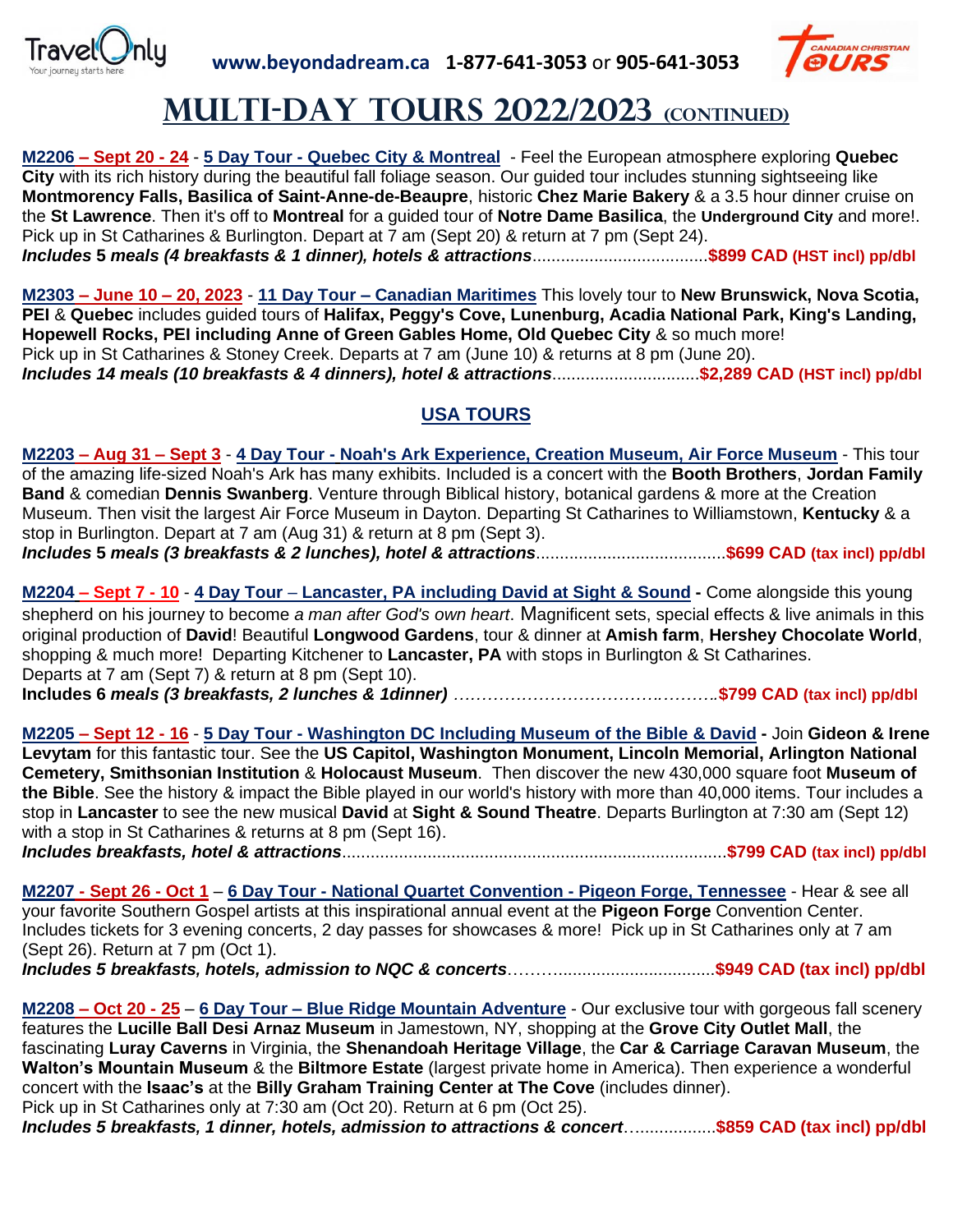



## **Multi-day tOURS 2022/2023 (continued)**

**M2209 – Dec 7 - 10** - **4 Day Tour** – **Lancaster, PA including David at Sight & Sound -** Come alongside this young shepherd on his journey to become *a man after God's own heart*. Magnificent sets, special effects & live animals in this original production of **David**! Enjoy a Broadway style Christmas Show at the **American Music Theatre**, tour & dinner at **Amish farm**, **Hershey Chocolate World**, Christmas shopping & much more! Departing Burlington to **Lancaster, PA** & a stop in St Catharines. Departs at 7 am (June 1) & return at 8 pm (June 4). **Includes 6** *meals (3 breakfasts, 2 lunches & 1dinner) …………………………………..…….***\$799 CAD (tax incl) pp/dbl**

**M2301 - April 24 – 29, 2023** - **6 Day Tour - Singing in the Sun - Myrtle Beach, SC** Gospel music's greatest artists & world renown speakers. Happening in beautiful Myrtle Beach, South Carolina in the Myrtle Beach Convention Center. Located next to great shopping, dining, golfing & beautiful beaches. Singing In The Sun is a beautiful destination that includes the best music around. Depart Burlington at 7 am (Apr 24) & a stop in St Catharines. Return at 8 pm (Apr 29). *Includes breakfasts, accommodations & concerts*................................................................**\$899 CAD (tax incl) pp/dbl**

**M2302 – May 6 – 13, 2023** - **8 Day Tour - Branson, MO & Eureka Springs, AR** – Join us for a popular Spring tour to fabulous Branson. Experience 7 entertaining shows including the **Showboat Branson Belle** & the incredible production of **Queen Esther at the Sight & Sound Theatre** & **The Great Passion Play** in the pretty Victorian town of **Eureka Springs.** Enjoy time for shopping plus a stop in **St Louis** at the famous **Gateway Arch** including a documentary movie. Pick up in St Catharines & Burlington. Departs at 7 am (May 6) & returns at 8 pm (May 13). *Includes 10 meals (6 breakfasts & 4 dinners), hotels, shows &* **attractions**.........................**\$1349 CAD (tax incl) pp/dbl**

**M2303 – June 5 – 9, 2023** - **5 Day Tour - Cape Cod & Martha's Vineyard -** This lovely tour begins with a visit to the village of **Hyannis** where you'll stop at the fascinating **JFK Museum**. We continue to the quaint village of **Sandwich**. Take the ferry ride with us to the famous island of **Martha's Vineyard** to explore it's unique shops, quaint restaurants & charming history. Complete the tour with a guided tour of the **Outer Cape, The Eastham Windmill** & a spectacular view across the entire cape. Pick up in St Catharines only. Depart at 7 am (June 5) & return at 8 pm (June 9). *Includes 8 meals (4 breakfasts & 4 dinners) hotel & attractions*........................................**\$789 CAD (tax incl) pp/dbl** 

# **ALL-INCLUSIVE VACATION 2023**

**V2301 - Jan 17 -24, 2023** - **1 Week All-Inclusive Vacation at the 5 Star Ocean Blue & Sand Resort in Punta Cana, Dominican Republic** Discover white-sand beaches & turquoise waters at the all-inclusive Ocean Blue & Sand Resort. Plenty of fun for families, couples & groups to enjoy. Conquer the climbing wall, go for a strike at the on-site bowling alley or rent a bike (\$) & explore the surrounding landscapes. If rest & relaxation are on the agenda, unwind poolside or treat yourself to a massage at the Despacio Spa, which features a thermal pool & a steam room. Then indulge in delicious eats ranging from all-American favourites to Dominican dishes & Italian specialties served in a Venetiancarnival-style venue. After an action-packed day, unwind in spacious suites, some of which can sleep families of five. *Includes direct flight from Toronto on Air Canada, transportation (airport to resort), all meals, snacks, drinks, free Wi-Fi throughout resort, fitness centre, tennis courts, accommodation in a Junior Suite with 1 king or 2 queen beds and more!* **Starting at \$998 CAD + \$468 tax pp/dbl. Single, triple and quad rates available. Discounted child rates (Ages 3 to 11) with rooms available for families of 5.**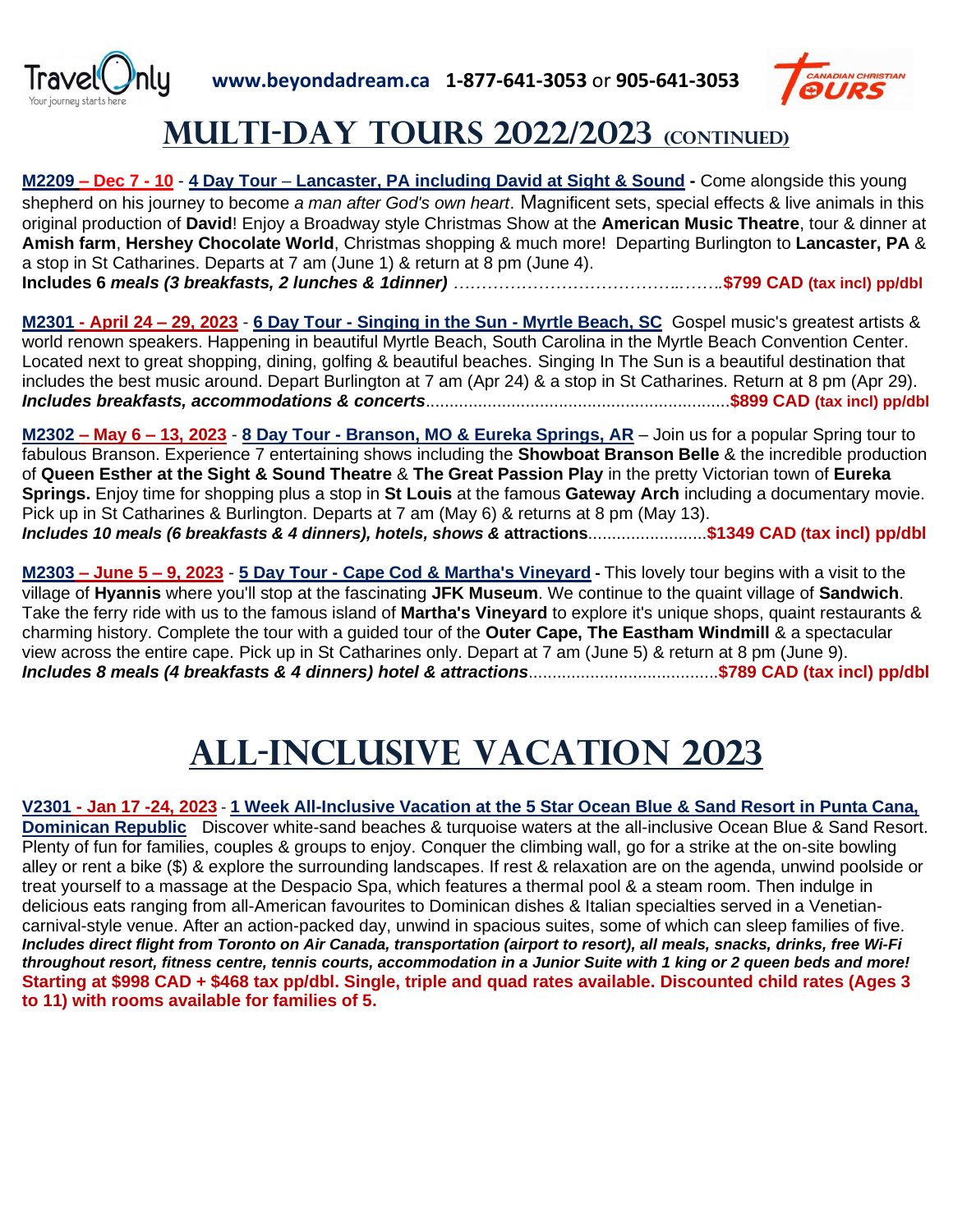

**www.beyondadream.ca 1-877-641-3053** or **905-641-3053**



# **CRUISES 2022/2023**

**C2202 - June 9 - 19, 2022 - 11 day Cruise to Norway on the Carnival Pride Departing Dover, UK** - This spectacular & very affordable cruise departs Dover, England and sails to several ports in Norway. Experience spectacular fjords and breathtaking scenery. Optional excursions include spectacular waterfalls & learning the Norwegian culture. **Starting at \$1077.58 CAD + \$203.64 tax pp/dbl (inside cabin).** Flight, transportation and pre-cruise hotel not included.

**C2203 - Aug 12 - 19, 2022** - **7 Day Alaska Cruise on the Royal Caribbean Radiance of the Seas** Departing Vancouver and sailing north to Seward Alaska (Anchorage), you will experience spectacular scenery & visit the

wonderful ports of, Juneau, Sitka, Skagway & Icy Strait Point. See the incredible Hubbard Glacier & explore the Yukon & the interior of Alaska including Fairbanks & Mount McKinley (Denali) with optional excursions.

......................................................................**Starting at \$883 USD + \$204.79 tax pp/dbl (inside cabin).** Flight not included

**C2204 – Oct 15 - 25, 2022 - 9 day Cruise Greece to Spain on the Royal Caribbean Jewel of the Seas** – A fantastic voyage departing Athens will explore 8 incredible destinations including Santorini & Olympia, Greece – Sicily & Salermo, Italy – Monte Carlo, Monaco – Corsica & Toulon, France & finishing in Tarragona, Spain. This unique and affordable cruise offers many exciting places in Europe to experience. Optional excursions available.

……. **Starting at \$1039 CAD + \$133 tax pp/dbl (inside cabin).** Flight, transportation and pre-cruise hotel not included

**C2301 - Feb 22 - Mar 8, 2023 - 15 Day Coach & Cruise 2021 on the Carnival Pride** - Our previous Coach & Cruise sold out....so book early for this one. This incredible adventure begins with a pickup in St Catharines on our deluxe motorcoach. We will stop along the way at The Ark Encounter in Kentucky, National Air Force Museum in Dayton Ohio, Tour of Savannah Georgia, The Billy Graham Library in Charlotte as well as The Cove in Ashville plus an afternoon at beautiful Clearwater Beach. Then cheer on the Toronto Blue Jays at a Spring Training game. Included is a fabulous 6 day cruise on the Carnival Pride departing Tampa & visiting the tropical ports of Cozumel, Costa Maya & Belize City, Belize. **NO FLIGHT REQUIRED!!** 

**Includes 28 meals (14 breakfasts, 8 lunches & 6 dinners), hotels, attractions & cruise** 

.....................................................................................................**Starting at \$1779 CAD (tax incl) pp/dbl (inside cabin)**

### **C2301A - Feb 26 - Mar 4, 2023 - 6 Day Western Caribbean Cruise on the Carnival Pride Departing Tampa**

The "cruise only" version of this wonderful sailing (see above).

....................................................................**Starting at \$572 CAD + \$156 tax pp/dbl (inside cabin).** Flight not included.

# **ISRAEL & INTERNATIONAL TOURS 2022**

**J2201 - Oct 1 - 12** - **Footsteps of The Apostle Paul Tour with Gideon Levytam (12 Days)** - An incredible tour to **Greece** & **Turkey** that traces the footsteps of the **Apostle Paul**. This in-depth tour includes a round-trip flight from Toronto to **Athens** & a cruise on the **Celestyal Olympia**. We will be touring **Mars Hill, The Acropolis, Corinth, Patmos, Thessaloniki, Delphi, Heraklion, Santorini, Mykonos, Kavala, Philippi, Kalambaka, Meteora, Kusadasi (Ephesus)** and more! Join Gideon & Irene Levytam & explore the ancient land where Paul the Apostle was called by the Lord to share the message of the Gospel during his missionary journeys.

**Includes 21 meals (9 breakfasts, 3 lunches on cruise & 9 dinners), round-trip flight, hotels, entrance fees, transfers, tour guide, Bible teaching, cruise (oceanview cabin)** & **all taxes**......................**\$3999 CAD (tax incl) pp/dbl**

**J2202 – Nov 6 - 15** - **Israel - Land of the Bible Tour with Gideon Levytam (10 Days)** - This annual tour & journey of a lifetime will take you to **Jerusalem, Galilee, Nazareth, Jordan River, Dead Sea, Masada, Mount of Olives, Western Wall, Bethlehem, Via Dolorosa** & much more! Includes direct flight from Toronto to Tel Aviv on El Al Airlines. Experience daily Bible teaching from your host Gideon Levytam (President of Holy Scriptures & Israel Bible Society), Bible Teacher & radio show host. The Bible comes to life as you walk where Jesus walked! **Includes 16 meals (8 breakfasts & 8 dinners), round-trip flight, hotels, entrance fees, transfers, tour guide, Bible** 

**teaching** & **all taxes**.................................................................................................................**\$3999 CAD (tax incl) pp/dbl**